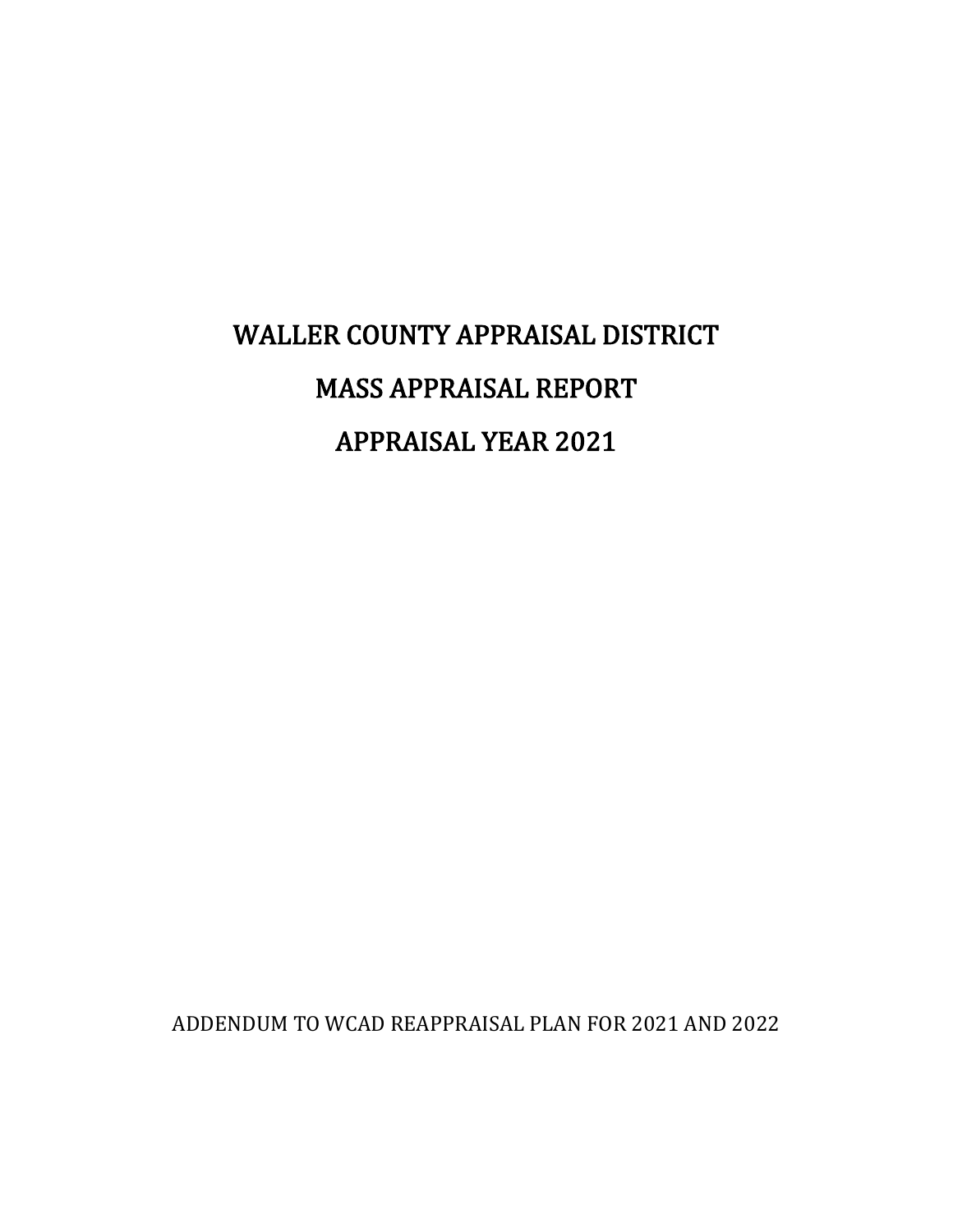#### WALLER COUNTY APPRAISAL DISTRICT

## Uniform Standards of Professional Appraisal Practices

#### Scope

The Waller County Appraisal District (WCAD) is responsible for the appraisal of all classes of taxable property located within its jurisdictional boundaries.

In mass appraising property for the purpose of ad valorem taxation, WCAD subscribes to Marshall and Swift. In appraising property for ad valorem tax purposes, the district employs generally accepted appraisal methods and techniques. Our appraisers conduct mass appraisal utilizing the three approaches to value: cost, market, and income approach.

WCAD employs an outside appraisal firm, Landrum and Associates, to appraise commercial, minerals, oil and gas, utilities, and various other complex properties. Landrum and Associates is guided by the principles set forth in the USPAP.

#### Legal Requirements

The Texas Constitution contains the laws that form the foundation for the "Texas Property Tax Code." The Tax Code provides an annotated and cross-referenced version of the tax laws that govern property tax administration in Texas. The provisions contained in the Texas Constitution, the Texas Property Tax Code, related case law and Attorney General's opinion, serve as the primary sources of law that govern the activities of the Waller County Appraisal District. Further, in Texas, ad valorem tax administration is subject to all the various state, county, and municipal laws.

#### Market Analysis

Market analysis is performed throughout the year. Both, general and specific data is collected and analyzed. There are several economic principles that relate to the market value of property. The principle of supply and demand is an important economic principle that must be considered by appraisers. There are several others.

Economic trends, national, regional, and local trends affect the value of properties located in our various tax jurisdictions. An awareness of physical, economic, governmental, and social forces is essential in understanding, analyzing, and identifying local trends that affect the real estate market.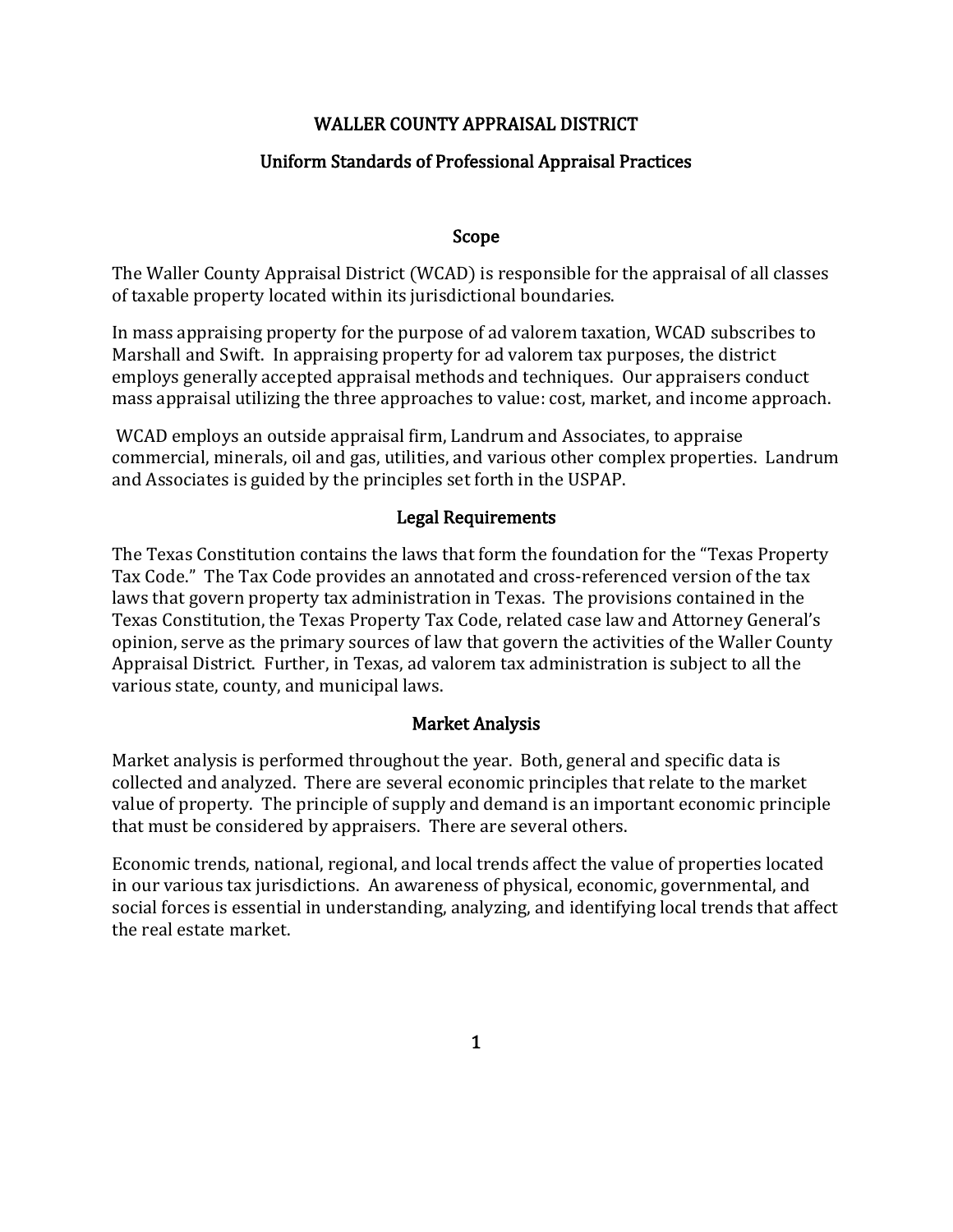#### Highest and Best Analysis

In considering the fair market-value of taxable property, the Waller County Appraisal District employs the principle of highest and best use analysis. Highest and best use analysis is the first step in the district appraisers' economic analysis.

Highest and best use is defined as the most profitable use at a specific time. For ad valorem property taxation in Texas, the specific time is January 1 of each calendar year. The highest and best use must be legal, physically possible, and financially feasible. Waller County Appraisal District appraisers generally consider that the current use of the property is most likely its highest and best use. In certain types of property, highest and best use is often determined by local zoning and deed restrictions. However, in areas of transition, it may be necessary for the appraiser to consider the concept of highest and best use more carefully. Decisions regarding changes in highest and best use determination are generally discussed by the chief appraiser, deputy chief appraiser and director of appraisal. Highest and best use may not be the present use of the property when the agents of production are not in alignment (i.e., land, labor, capital, and management), then the highest and best use of the property may not currently exist.

#### Data Collection

Waller County Appraisal District maintains a variety of programs designed to discover changes that may occur to properties. Property inspections occur because of information revealed during various forms of analysis. Building permits, meter hook ups from the electric company, septic permits, field reviews, renditions, local news publications and the public are but a few of the sources of information considered by staff during the discovery phase of the appraisal process.

Data collection in the field requires preparation of maps, computer-generated appraisal cards, and coordination of appropriate staff members to begin the process. Properties are grouped by location prior to the start of the field work. This process requires coordination and supervision during all phases. Fieldwork is distributed to appraisers based on property location. The appraisers are trained in the techniques of listing, measuring, classifying, and appraising of property. Depreciation is also considered during the field inspection phase of the appraisal process.

The Waller County Appraisal District depreciation tables are based on an extended life theory, which encompasses a remaining life and effective age approach. The extended life expectancy theory explains that the increased life expectancy, due to seasoning and proven ability to exist, will in fact increase the total life expectancy the longer it continues to exist.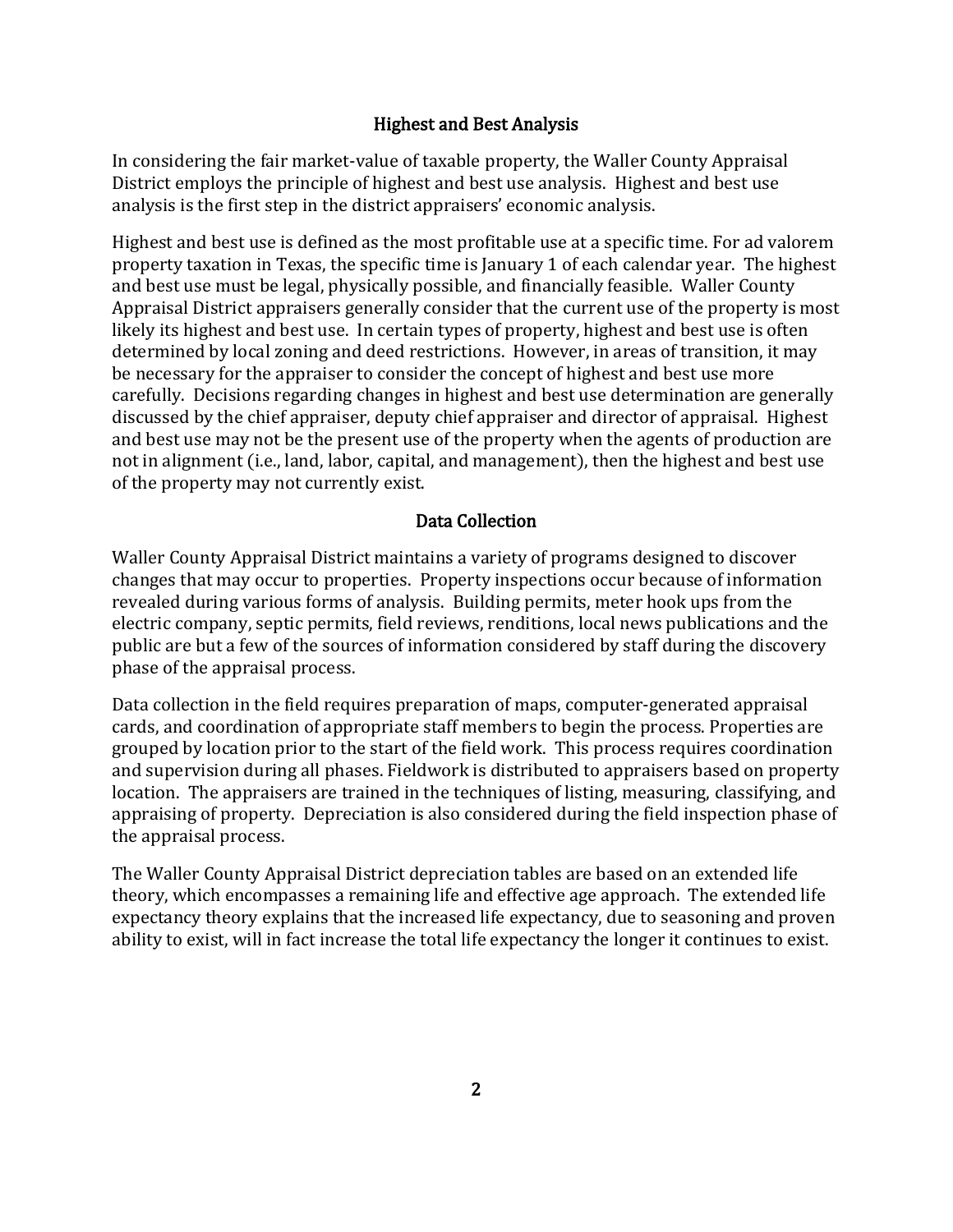## Three Approaches to Value

In appraisal, there are three basic approaches to value: cost, market, and income. The cost approach estimates the cost of replacing an improvement; the market approach focuses on the sale of comparable properties; and the income approach examines the income stream a property produces.

Most taxable properties in the Waller County Appraisal District are valued using the Market Approach. In the Cost Approach, the cost schedules are tested against commonly accepted sources of building cost information, such as Marshall and Swift, to determine accuracy. Cost estimates are also compared to local market data to determine accuracy. Cost estimates are also compared to local market data to determine level of appraisal. The Income Approach is applicable only to income producing properties.

#### Market Approach

- Select comparable properties (recent sales that are similar to the subject)
- List differences between the comparable and the subject
- Calculate adjustments and adjust comparables to the subject
- Estimate the subject's value form the adjusted values of the comparables

### Cost Approach

- Estimate the value of land as if vacant
- Estimate the cost of replacing the improvements (using cost tables) [square footage] x price per square foot]. For linear measurements of one-half foot (6 inches) or less – round down; greater than one-half foot - round up
- Estimate and subtract the value lost due to accrued depreciation to arrive at the indicated value of the existing improvements
- Add the indicated improvement value to the land value, then to the total value of the property

## Income Approach

- Determine the subject property's annual net operating income (NOI)
- Determine the capitalization rate (cap rate)
- Divide the net operating income by the capitalization rate to arrive at the property value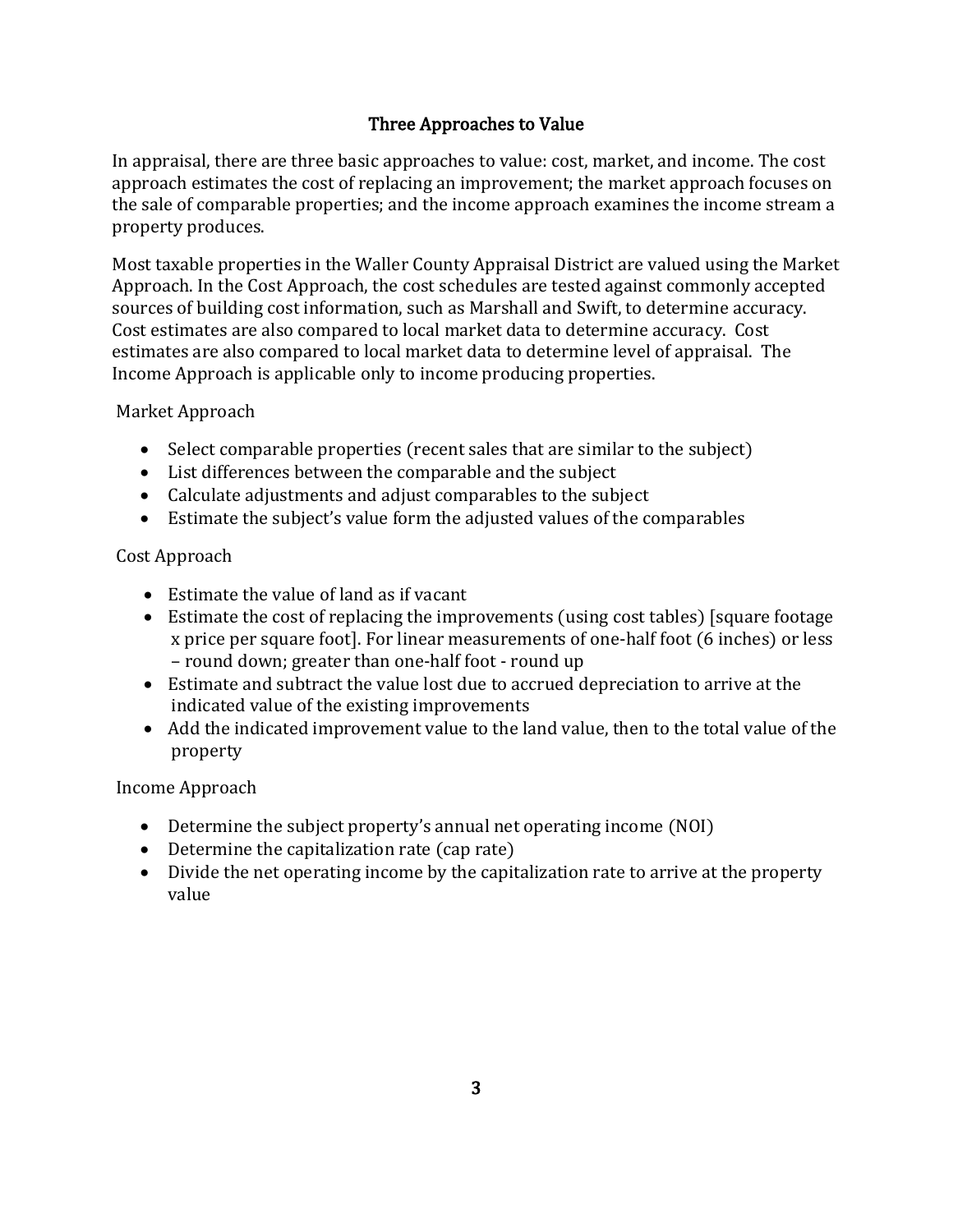#### Sales Analysis

WCAD receives sales information from a variety of sources including, but not limited to, deeds, local realtors, sales questionnaires, ARB hearings and local builders. Sales are reviewed for validity (see WCAD definition of market value). The sales are field inspected for data accuracy. All sales are entered into our computerized sales system. The sales are classified to recognize their appropriate status, source, and confirmation code.

### Tax Code Definition of Market Value

Market Value means the price at which a property would transfer for cash of its equivalent under prevailing market conditions, if

- a) Exposed for sale in the open market with a reasonable time for the seller to find a purchaser.
- b) Both the seller and purchaser know of all the uses and purposes to which the property is adapted and for which it is capable of being used and of the enforceable restrictions on its use; and
- c) Both the seller and the purchaser seek to maximize their gains, and neither is in a position to take advantage of the other.

Two Definitions of Market Value Implied by Supreme Court Rulings

Personal Property Market Value: The price that dealers in the goods are willing to receive and purchasers are willing to pay when the goods are bought and sold in the ordinary course of trade.

Real Property Market Value: The amount of money that probably would be arrived at through fair negotiations between a willing seller and a willing buyer, taking into consideration the uses to which the property may be put.

## Land Analysis

Land analysis is conducted to determine highest and best use. Base lot square-footage rates, acreage rates, primary and residual price rates and hard-code unit processes are established during this phase of the appraisal operation. Location, size, configuration, and topography are important elements. The sales comparison approach is used to assist in the development of unit prices. The land appraisal techniques of allocation by abstraction and allocation by ratio are used to best reflect the value of the land as vacant in areas where build-out has occurred or in areas where vacant land sales are not available.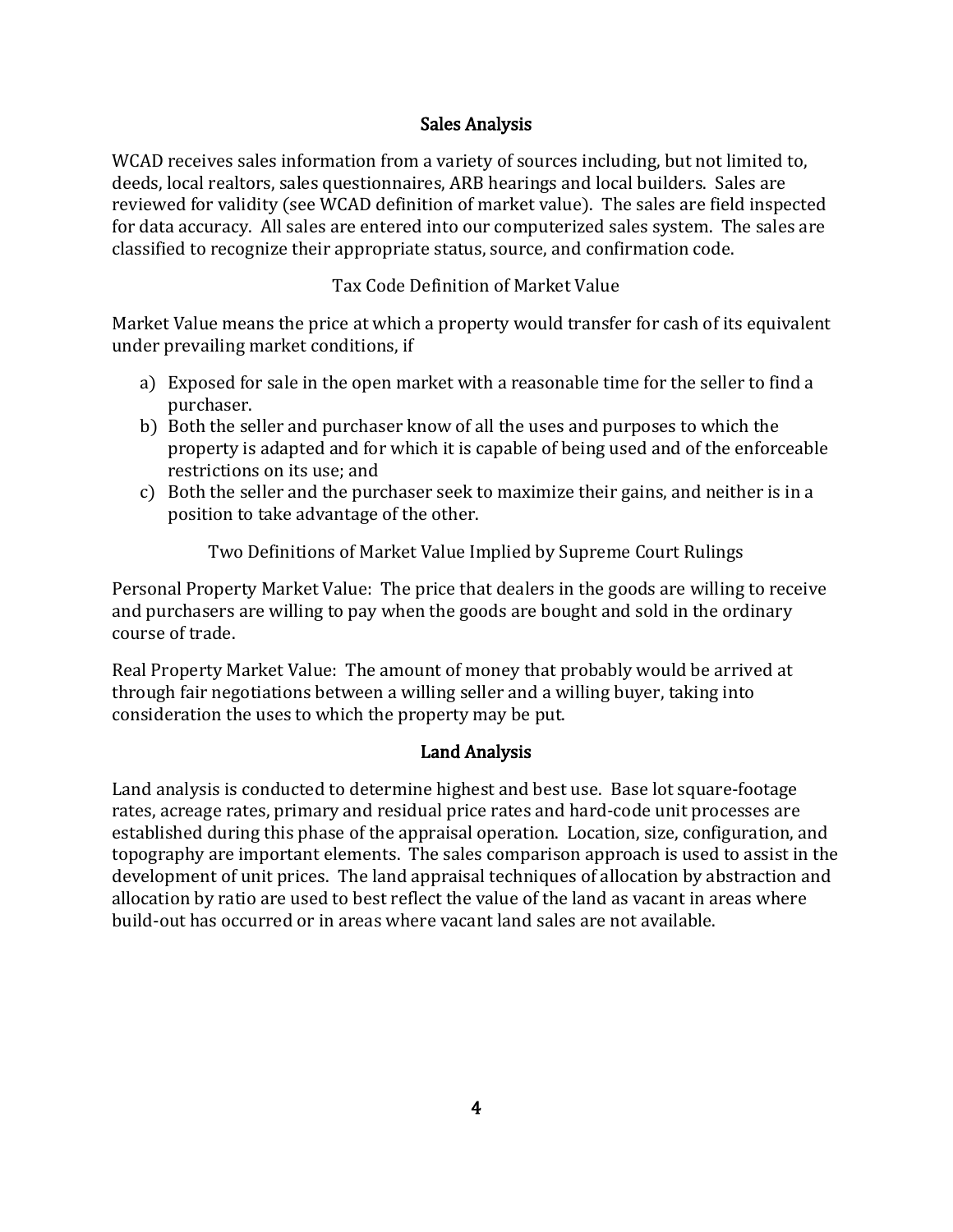#### Commercial Property Valuation

The Waller County Appraisal District's contracted appraiser employs all three approaches to value, when possible, in valuing the income-producing property. The primary approach used to initiate the valuation process is the cost approach to value. Property characteristics and attributes are determined for each commercial property and an initial cost value is calculated. The depreciation is calculated and assigned during this process so that an RCNLD of the improvements may be derived and this is added to an estimate of the land value. Also, the income and expense data of these types of properties is gathered and evaluated. When appropriate, one or more forms of the income approach to value are used. Information from a variety of sources is obtained and a detailed analysis is undertaken. When possible, appraisers use the technique of direct capitalization to derive the income approach value. Further, during the establishment of the capitalization rate it is always important to estimate an appropriate amount of risk when building the capitalization rate. The commercial classification system used by WCAD was developed from the State Property Tax Board's General Appraisal Manual. Commercial cost tables were derived from information provided by Marshall and Swift Valuation Service, local construction costs, and local market data (sales). When available, appraisers also use the sales comparison approach to determine the fair-market value of income-producing properties. In using the cost approach, however, it is necessary for the appraiser to utilize the unit in place, quantity survey or historical cost method to derive accurate cost estimates.

#### Personal Property

All income-producing business personal property located within the Waller County Appraisal District's boundaries is subject to tax. Business use vehicles are also listed in the appraisal records and are subject to ad valorem taxation. Waller County Appraisal District uses personal property schedules to value business furniture, fixtures, equipment, and inventory. Additionally, personal property values are obtained by some other sources.

Business owners are required by Texas Law to render their business personal property each year. Rendered values are considered by the appraiser during the appropriate phase of valuation analysis. Rendered values are often used as the basis for the district value if the value rendered is reasonable for the type of business and within acceptable ranges when compared to the personal property in-house schedules and/or Marshall and Swift Valuation Service.

Should the property owner choose not to render the property, or if the rendered amount does not fit acceptable ranges, then the district's schedules, which can be located in the BPP manual, or the Marshall and Swift schedule is used to value the property.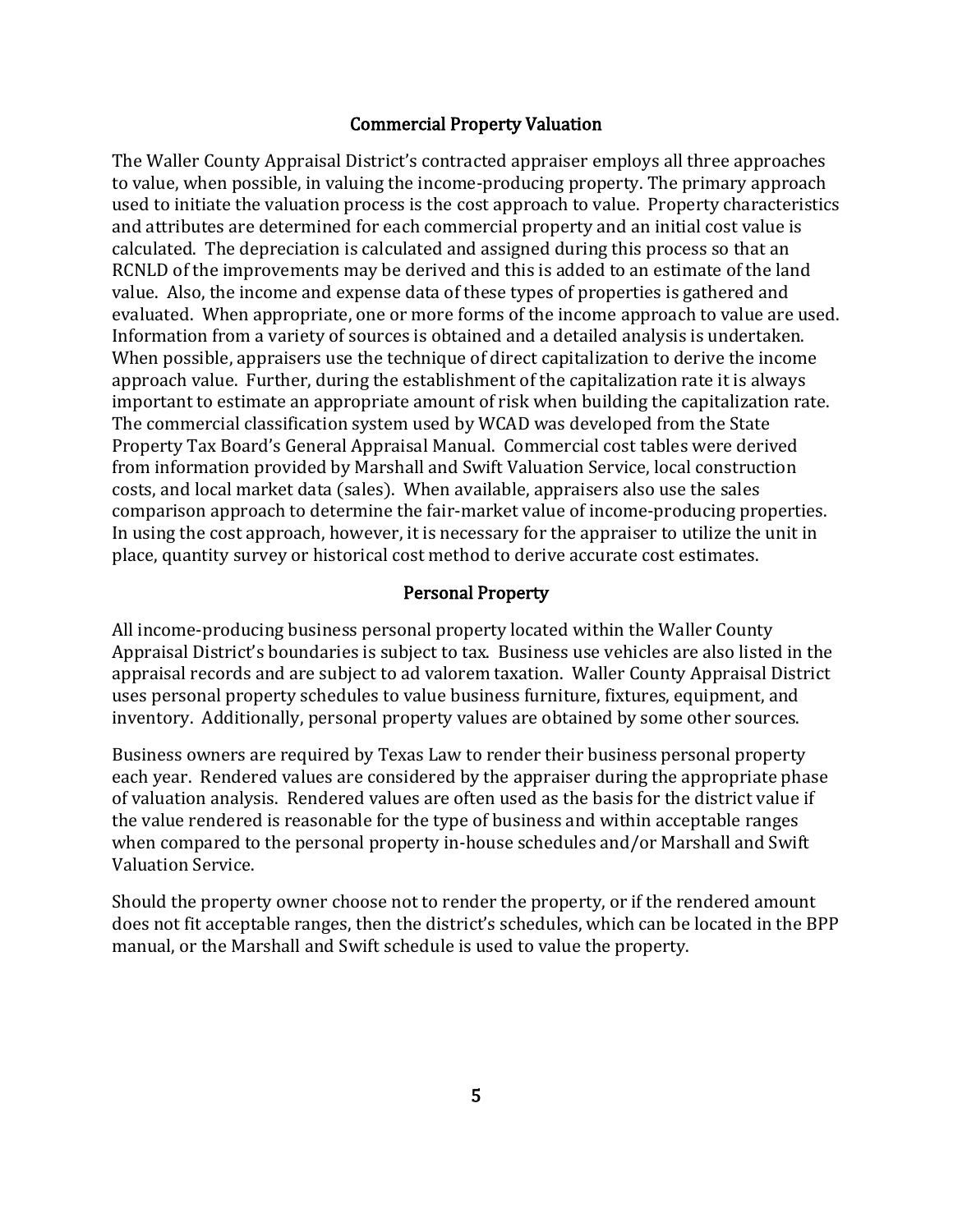Depreciation of the property is determined by the age of the property and its expected life. Valuation and depreciation schedules are available in the Appraisal District office.

Business vehicles are valued based on N.A.D.A. Used Car Guide, trade-in value for the make, model, and age of the vehicle. When adverse factors, such as high mileage are known, appropriate adjustments are made.